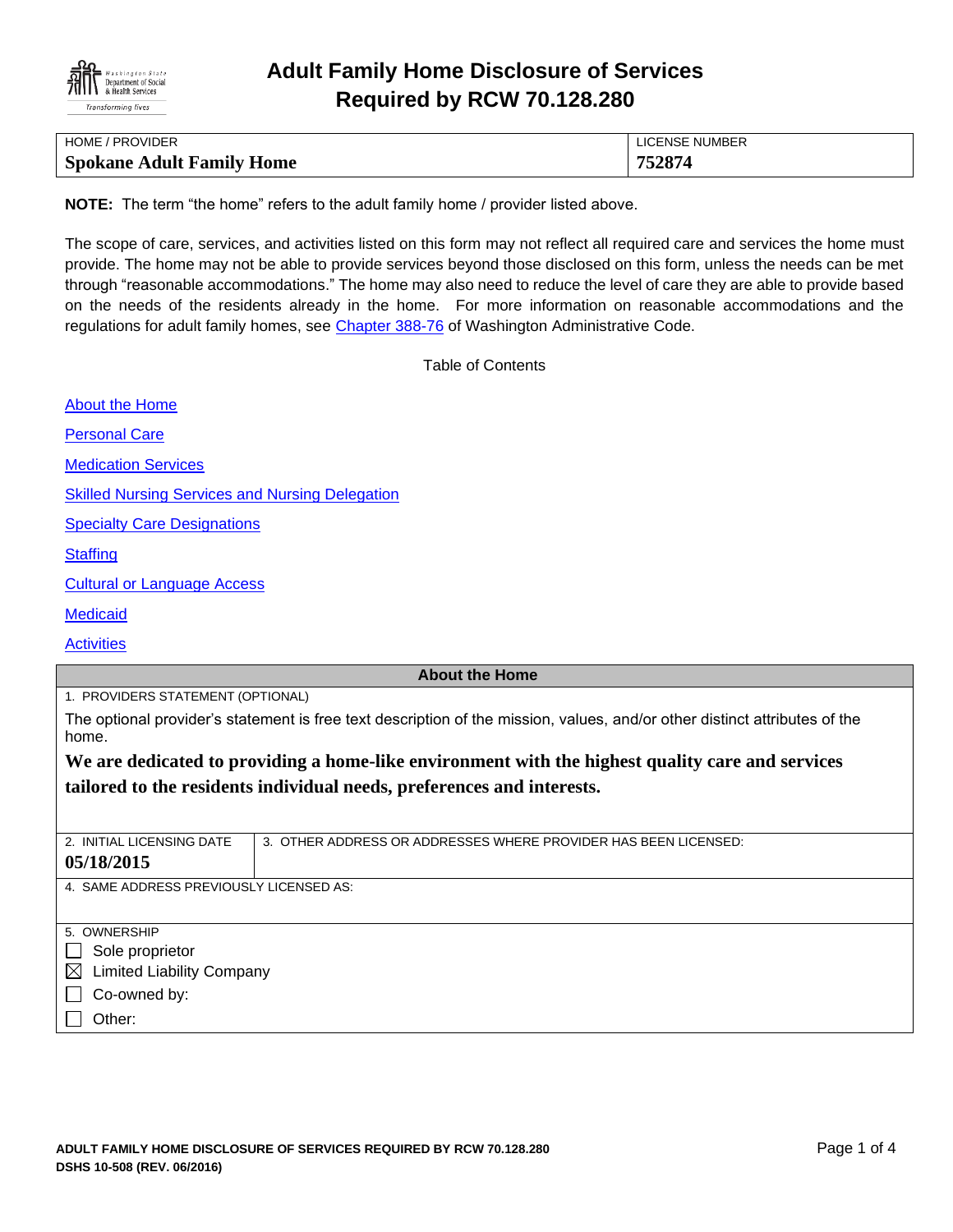### <span id="page-1-0"></span>**Personal Care**

"Personal care services" means both physical assistance and/or prompting and supervising the performance of direct personal care tasks as determined by the resident's needs, and does not include assistance with tasks performed by a licensed health professional. (WAC 388-76-10000)

1. EATING

If needed, the home may provide assistance with eating as follows:

## **When deemed appropriate by provider, the Adult Family home may provide assistance with: Supervision, Feeding, and Tube feeding.**

2. TOIL FTING

If needed, the home may provide assistance with toileting as follows:

**When deemed appropriate by provider, the Adult Family home may provide assistance from cuing to total sssistance.**

3. WALKING

If needed, the home may provide assistance with walking as follows:

**When deemed appropriate by provider, the Adult Family home may provide assistance from cuing to total sssistance.**

4. TRANSFERRING

If needed, the home may provide assistance with transferring as follows:

**When deemed appropriate by provider, the Adult Family home may provide assistance from cuing to total sssistance.**

5. POSITIONING

If needed, the home may provide assistance with positioning as follows:

**When deemed appropriate by provider, the Adult Family home may provide assistance from cuing to total sssistance.**

6. PERSONAL HYGIENE

If needed, the home may provide assistance with personal hygiene as follows:

**When deemed appropriate by provider, the Adult Family home may provide assistance from cuing to total sssistance.**

7. DRESSING

If needed, the home may provide assistance with dressing as follows:

**When deemed appropriate by provider, the Adult Family home may provide assistance from cuing to total sssistance.**

8. BATHING

If needed, the home may provide assistance with bathing as follows:

**When deemed appropriate by provider, the Adult Family home may provide assistance from cuing to total sssistance**

9. ADDITIONAL COMMENTS REGARDING PERSONAL CARE

<span id="page-1-1"></span>**Medication Services**

If the home admits residents who need medication assistance or medication administration services by a legally authorized person, the home must have systems in place to ensure the services provided meet the medication needs of each resident and meet all laws and rules relating to medications. (WAC 388-76-10430)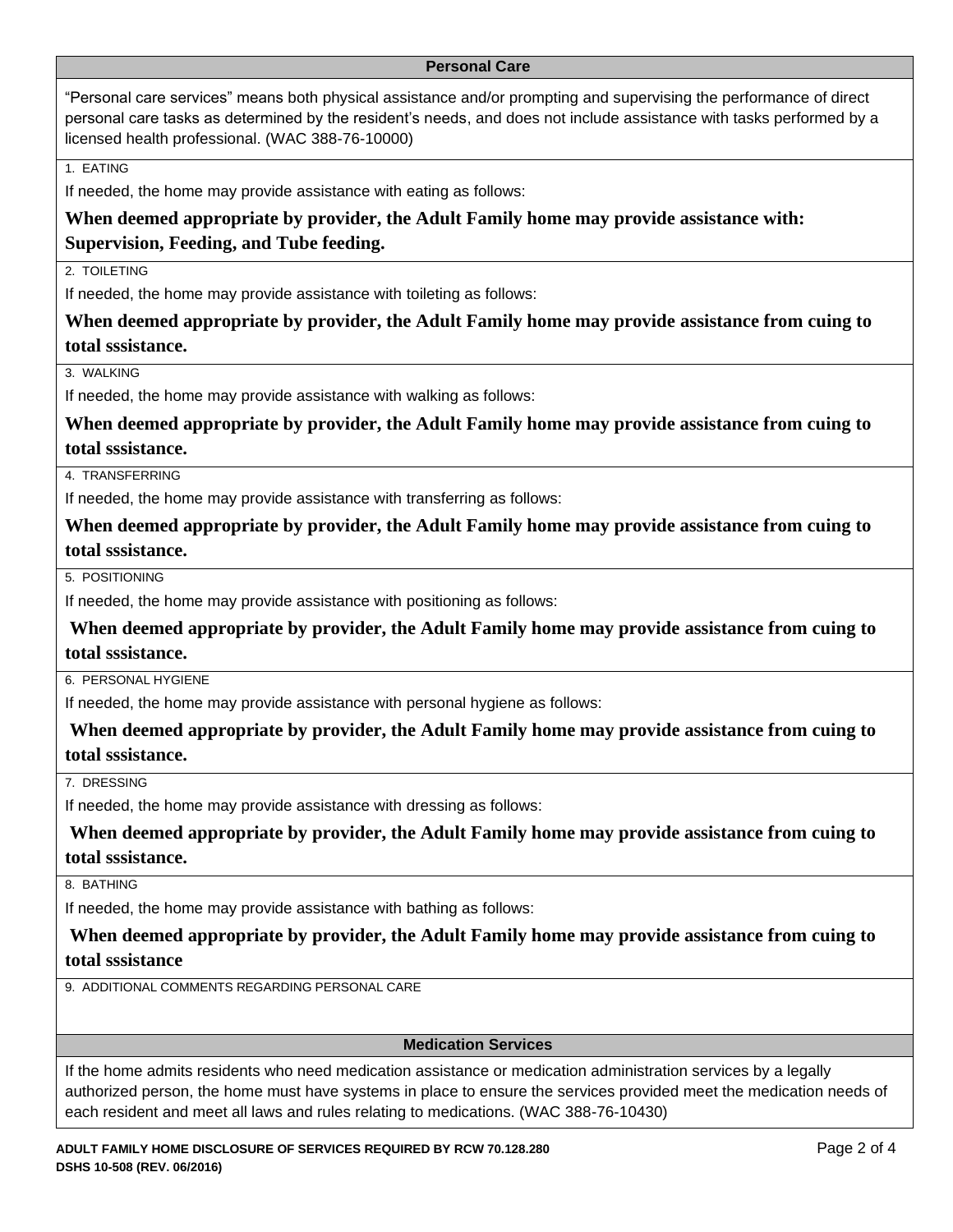The type and amount of medication assistance provided by the home is:

## **When deemed appropriate by provider, the Adult Family home may provide assistance from med time reminders to total sssistance**

ADDITIONAL COMMENTS REGARDING MEDICATION SERVICES

### <span id="page-2-0"></span>**Skilled Nursing Services and Nurse Delegation**

If the home identifies that a resident has a need for nursing care and the home is not able to provide the care per chapter 18.79 RCW, the home must contract with a nurse currently licensed in the state of Washington to provide the nursing care and service, or hire or contract with a nurse to provide nurse delegation. (WAC 388-76-10405)

The home provides the following skilled nursing services:

**When deemed appropriate by provider, the Adult Family home may provide all skilled nursing searvices that can be nurse delegated.** 

The home has the ability to provide the following skilled nursing services by delegation:

**When deemed appropriate by provider, the Adult Family home may provide the following Nursing services: Wound care, Blood glucose checks, Insulin administrations, Tube feeding assitance, Medication assistance, Crashing medication, and any other task that can be Nurse Delegated.**

ADDITIONAL COMMENTS REGARDING SKILLED NURSING SERVICE AND NURSING DELEGATION

**All delegations are done by a Registered Nurse approved by the state of WA.**

## <span id="page-2-1"></span>**Specialty Care Designations**

We have completed DSHS approved training for the following specialty care designations:

 $\boxtimes$  Developmental disabilities

 $\boxtimes$  Mental illness

 $\boxtimes$  Dementia

ADDITIONAL COMMENTS REGARDING SPECIALTY CARE DESIGNATIONS

## <span id="page-2-2"></span>**Staffing**

The home's provider or entity representative must live in the home, or employ or have a contract with a resident manager who lives in the home and is responsible for the care and services of each resident at all times. The provider, entity representative, or resident manager is exempt from the requirement to live in the home if the home has 24-hour staffing coverage and a staff person who can make needed decisions is always present in the home. (WAC 388-76-10040)

 $\Box$  The provider lives in the home.

 $\Box$  A resident manager lives in the home and is responsible for the care and services of each resident at all times.

 $\boxtimes$  The provider, entity representative, or resident manager does not live in the home but the home has 24-hour staffing coverage, and a staff person who can make needed decisions is always present in the home.

The normal staffing levels for the home are:

Registered nurse, days and times:

 $\Box$  Licensed practical nurse, days and times:  $\Box$ 

Certified nursing assistant or long term care workers, days and times: **24 hrs/day- 7 days a week**

 $\Box$  Awake staff at night

Other: **When deemed appropriate by provider, the Adult Family home may provide awake staff servises with an additional fee.**